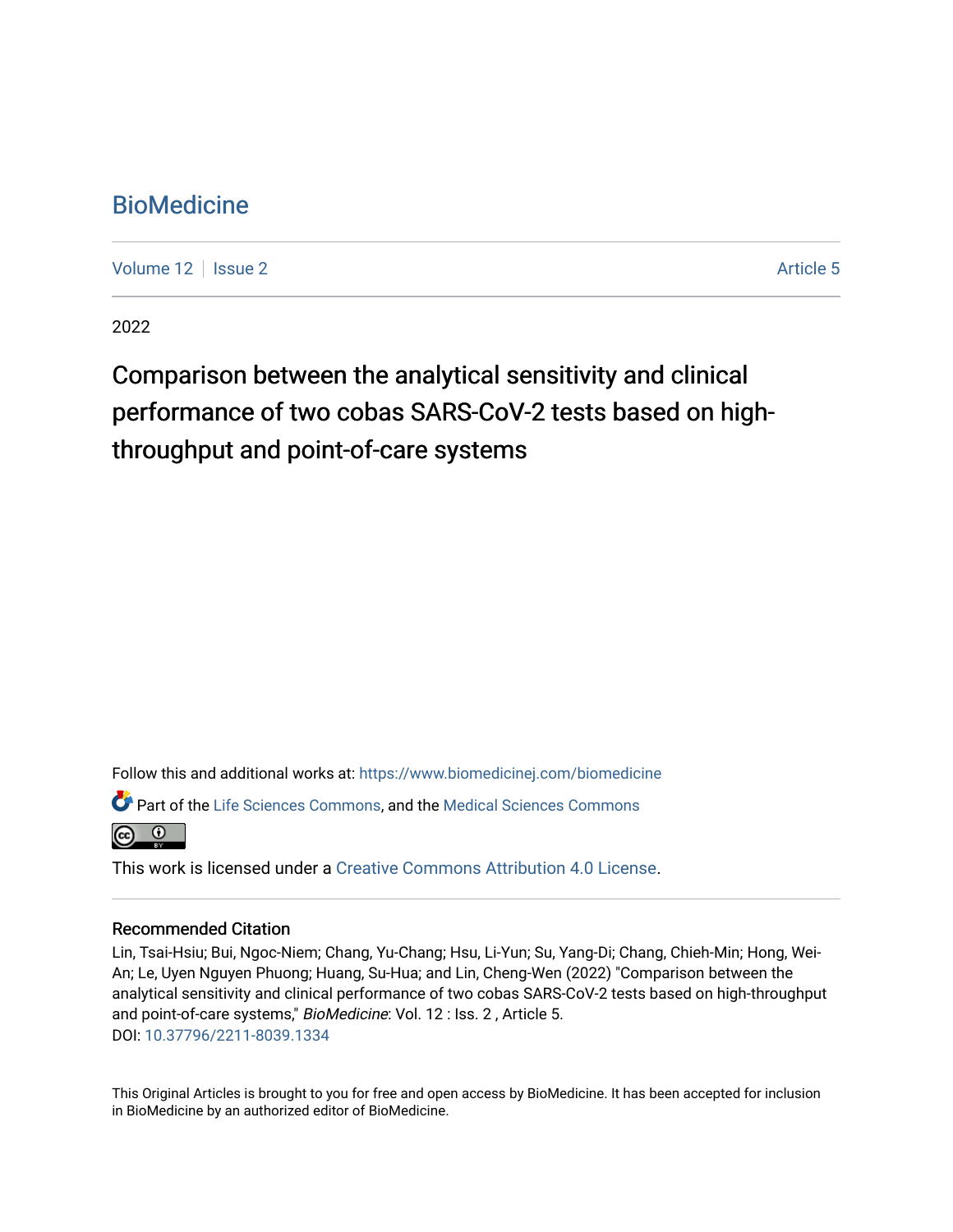# Comparison between the analytical sensitivity and clinical performance of two cobas SARS-CoV-2 tests based on high-throughput and point-of-care systems

Ts[a](#page-1-0)i-Hsiu Lin <sup>a[,b](#page-1-1)</sup>, Ngoc-Niem Bui <sup>[b](#page-1-1),[c](#page-1-2)</sup>, Yu-Chang Chang <sup>a</sup>, Li-Yun Hsu <sup>a</sup>, Yang-Di Su <sup>a</sup>, Chieh-Min Ch[a](#page-1-0)ng<sup>a</sup>, Wei-An Hong<sup>a</sup>, Uyen Nguyen Phuong Le <sup>[b](#page-1-1)[,e](#page-1-3)</sup>, Su-Hua Huang <sup>[d](#page-1-4)</sup>, Cheng-Wen Lin <sup>[b](#page-1-1)[,d,](#page-1-4)[e](#page-1-3),</sup>\*

<span id="page-1-3"></span><sup>e</sup> Graduate Institute of Biological Science and Technology, China Medical University, Taichung 40402, Taiwan

#### Abstract

Objectives: This study examined analytical sensitivity, specificity, and the clinical performance in detecting SARS-CoV-2 of the Cobas SARS-CoV-2 Test based on the high-throughput Cobas 6800 system and the Cobas SARS-CoV-2 & Flu A/ B Test based on the point-of-care cobas Liat system.

Methods: The commercial reagents containing SARS-CoV-2 RNA subgenomes were diluted for assessing the sensitivity of the RT-qPCR assay. 385 nasopharyngeal swab specimens taken from contacts of COVID-19 cases were tested for the SARS-CoV-2 detection with both Cobas SARS-CoV-2 Tests.

Results: In analytical sensitivity assays, the Cobas SARS-CoV-2 & Flu A/B Test on the Liat system had a lower limit of detection (12.5–25 copies/mL) than the cobas SARS-CoV-2 Test on the cobas 6800 system (25–50 copies/mL). In clinical performance assays, the cobas SARS-CoV-2 Test demonstrated 89.36% (42 out of 47) PPA (positive percent agreement) and 98.82% (334 out of 338) NPA (negative percent agreement) compared to the results of the Cobas SARS-CoV-2 & Flu A/B test. Among five discordant specimens, four had the positive result of the cobas SARS-CoV-2 test, but the negative result of the cobas SARS-CoV-2 & Flu A/B Test. Moreover, these discordant specimens had the Ct values of greater than 33 for the cobas SARS-CoV-2 Test, implying a very small number of virions in the samples. Remarkably, four specimens with a presumptive positive result of the cobas SARS-CoV-2 test had been confirmed by the Cobas SARS-CoV-2 & Flu A/B Test. Next, the scatter plots of the Ct values showed a highly positive correlation between cobas SARS-CoV-2 & Flu A/B Test and the cobas SARS-CoV-2 Test (R-squared value  $= 0.954 - 0.962$ ).

Conclusions: Both SARS-CoV2 tests of the cobas 6800 and Liat systems produce reliable high throughput and point-ofcare assays respectively for the early virus detection and the personal care decision-making during COVID-19 pandemic.

Keywords: SARS-CoV-2 test, Cobas 6800, Cobas liat, Analytical sensitivity, Clinical performance

#### 1. Introduction

S evere acute respiratory syndrome coronavirus<br>
type 2 (SARS-CoV-2), causing coronavirus disease 2019 (COVID-19), is very contagious and rapidly spreads across the globe [[1\]](#page-7-0), which poses significant challenges to public health and the economy [\[2](#page-7-1)]. The pandemic is on-going and there is barely any effective treatment found, social and physical distancing and self-quarantine have become crucial methods in the struggle to block the SARS-CoV-2 transmission cycle [[3\]](#page-7-2). However, the first step in managing COVID-19 is rapid and accurate detection to prevent infectious spread. Rapid

<https://doi.org/10.37796/2211-8039.1334> 2211-8039/Published by China Medical University 2022. © the Author(s). This is an open access article under the CC BY license [\(http://creativecommons.org/licenses/by/4.0/](http://creativecommons.org/licenses/by/4.0/)).

<span id="page-1-0"></span><sup>a</sup> Department of Laboratory Medicine, China Medical University Hospital, Taichung 40402, Taiwan

<span id="page-1-1"></span><sup>b</sup> Department of Medical Laboratory Science and Biotechnology, China Medical University, Taichung 40402, Taiwan

<span id="page-1-2"></span><sup>&</sup>lt;sup>c</sup> Faculty of Medicine, Can Tho University of Medicine and Pharmacy, Can Tho 94117, Viet Nam

<span id="page-1-4"></span><sup>d</sup> Department of Medical Laboratory Science and Biotechnology, Asia University, Taichung 41354, Taiwan

Received 29 November 2021; revised 6 January 2022; accepted 24 January 2022. Available online 1 June 2022.

<sup>\*</sup> Corresponding author at: Department of Medical Laboratory Science and Biotechnology, China Medical University, No. 91, Hsueh-Shih Road, Taichung 404, Taiwan. Fax: 886 4 22057414. E-mail address: [cwlin@mail.cmu.edu.tw](mailto:cwlin@mail.cmu.edu.tw) (C.-W. Lin).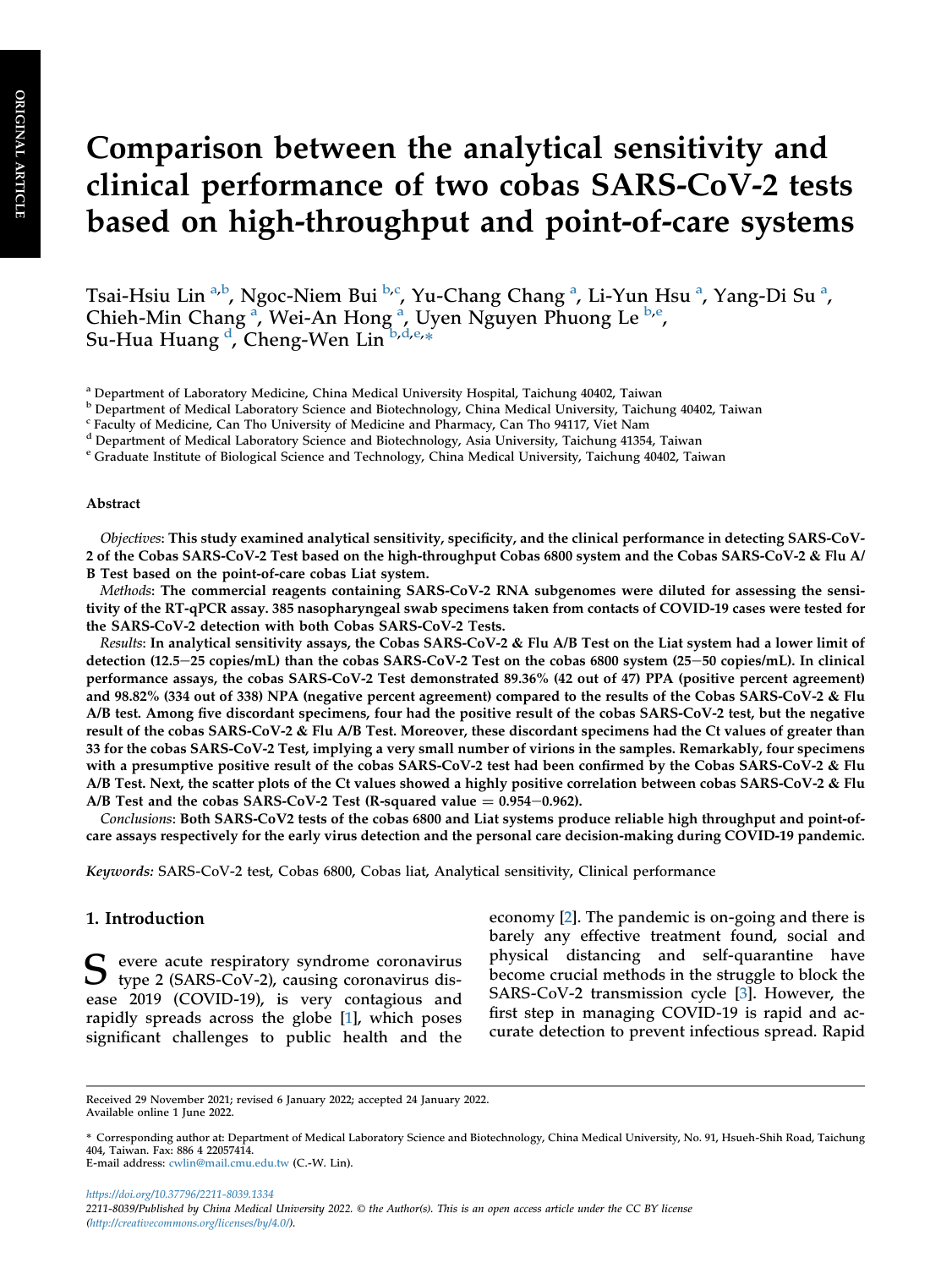**ORIGINAL ARTICLE** ORIGINAL ARTICLE

SARS-CoV-2 diagnostic tests are critical for prompt diagnosis and treatment and are necessary to detect the individuals who carry the virus without symptoms [[4\]](#page-7-3). Real-time reverse-transcription polymerase chain reaction (RT-PCR) is a rapid, available, and reliable tool for developing diagnostic tests to detect and quantitate SARS-CoV-2 nucleic acids in respiratory tract specimens from the people who have asymptomatic, pre-symptomatic, or symptomatic COVID-19 [[4](#page-7-3)[,5](#page-7-4)]. World Health Organization (WHO) releases some RT-PCR protocol assays for detecting SARS-CoV-2 genes, including RNAdependent RNA polymerase (RdRp), envelope (E), spike (S), open reading frame (ORF) 1a/b, and nucleocapsid (N). The CDC in the US also obtains the emergency use authorization (EUA) from FDA (Food and Drug Administration) for the first RT-PCR test. During the epidemic, a growing number of commercial kits for detecting SARS-CoV-2 and its variations were created, which were then employed in clinical laboratories and other organizations  $[6-8]$  $[6-8]$  $[6-8]$ .

Roche's Cobas 6800 system, an automated twotarget RT-PCR testing technology for SARS-CoV-2 genes ORF1a/b and E, was granted an Emergency Use Authorization (EUA) by the US Food and Drug Administration (FDA) on March 12th, 2020, to meet the demands of diagnostic kits when there was no sign of the pandemic situation to improve [[3,](#page-7-2)[9](#page-7-6)]. The cobas 6800 assay is the automated system for sample preparation (nucleic acid extraction and purification) following Real-time PCR amplification and detection. The cobas SARS-CoV-2 on Cobas 6800 System is a dual-target design on ORF1a/b and E genes under two distinct channels detection. It was reported as positive, reactive, and negative according to the results of ORF1 a/b and E targets detected [\[10](#page-7-7)]. The cobas SARS-CoV-2 & Influenza A/B nucleic acid Test performed on the Cobas Liat Analyzer, an automated multiplex real-time RT-PCR platform, has also been authorized by FDA to detect SARS-CoV-2, influenza A, and influenza B virus RNA in nasopharyngeal and nasal specimens in authorized laboratories  $[10-12]$  $[10-12]$  $[10-12]$  $[10-12]$  $[10-12]$ . The cobas SARS-CoV-2 and influenza A/B nucleic acid Test on the Cobas Liat Analyzer is designed based on the multiplex RT-PCR kit that automates NAAT processes for influenza A/B and RSV pathogens. Under the COVID-19 pandemic, the Cobas SARS-CoV-2 and influenza A/B kit identifies SARS-CoV-2 RdRp and N genes under single-channel detection. The materials provided for multiplex PCR and the internal process control (IPC) have been combined into a single tube kit, that may be used at the point of care (POC) or in a clinical laboratory setting [\[11](#page-7-8)].

The Liat SARS-CoV-2 and influenza A/B assay automates processes such as target enrichment, inhibitor removal, nucleic acid extraction, amplification, real-time detection, and result in 20 min per sample [\[11](#page-7-8),[12\]](#page-7-9).

The new wave of COVID-19 transmission flooding into Taiwan in mid-May 2021 raised the concerns in upgrading the platform of high-throughput cobas 6800 and POC Cobas Liat systems with SARS-CoV-2 detection tests. This study evaluated analytical sensitivity, specificity, and the clinical performance of two singleplex RT-PCR assays (Cobas SARS-CoV-2 Test) on Cobas 6800 system and one multiplex RT-PCR assay (Cobas SARS-CoV-2 & Flu A/B Test) on a Liat system for the diagnosis of SARS-CoV-2 infection.

# 2. Materials and methods

# 2.1. Control material and analytical sensitivity

AccuPlex™ SARS-CoV-2 Reference Material Kit (material number: 0505-0126) was used as the SARS-CoV-2 reference standard material. The kit contains 5000 copies/ml RNA materials with a viral protein coat, comprising the nucleotides of SARS-CoV-2 sequence 417-1899, 3094-3360 for ORF1a, 13291- 13560, 14700-15950, 18577-19051 for RdRp, 25801- 28200 for E, and 27952-29873 for N. To assess the sensitivity of the RT-qPCR assay, the positive RNA materials with a viral protein coat in above kit were serially diluted, extracted, and then performed by the protocols of both SARS-CoV-2 detection tests. The LOD is the lowest concentration of SARS-CoV-2 RNA that can be detected in >95% of samples tested with acceptable precision by our systems. To compare the LOD among two systems, the two-fold dilutions were prepared and performed in triplicates using Cobas SARS-CoV-2 Test on Cobas 6800 System and Cobas SARS-CoV-2 & Flu A/B Test on Cobas Liat System according to the manuals of manufacturers' instruction. The mean value and standard deviation (SD) were calculated regarding the Ct values of targets either the ORF1 a/b and E genes for singleplex RT-PCR assays (Cobas SARS-CoV-2 Test) or RdRp and N genes for multiplex RT-PCR (Cobas SARS-CoV-2 & Flu A/B Test). The result of both SARS-CoV-2 detection tests was reported as positive and negative according to manufacturers' instructions.

# 2.2. Analytical specificity

The analytical specificity of Cobas SARS-CoV-2 Test on Cobas 6800 System and Cobas SARS-CoV-2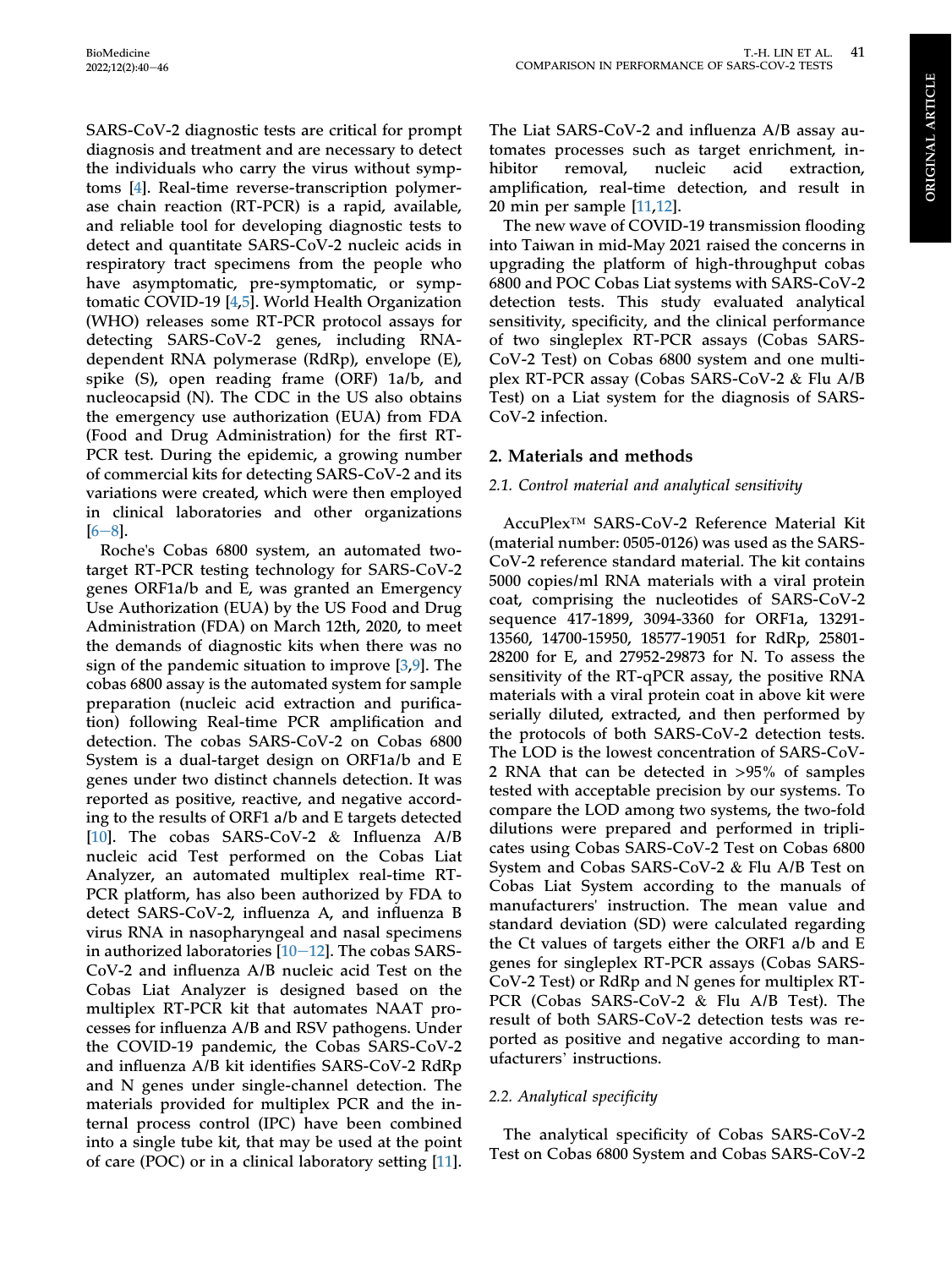& Flu A/B Test on Cobas Liat System was determined by examining 20 common respiratory viruses, including Coxsackie A9, Coxsackie A16, Coxsackie A24, Coxsackie B1 to B5, Influenza A/B, Parainfluenza 1/2/3, EV71, Echo 4/6/9/11/30, ECHO4.

# 2.3. Clinical specimen and real-time RT PCR assays

All nasopharyngeal swab specimens were collected from employees at an electronic company in Zhunan Industry Park in Taiwan from May 31st to June 5th, 2021. The swabs were well placed in a disposable virus sampling tube containing a 3 mL transport medium and delivered to the clinical laboratory at China Medical University Hospital (CMUH), Taiwan. All samples were performed using the assays with Cobas SARS-CoV-2 Test on Cobas 6800 System and Cobas SARS-CoV-2 & Flu A/B Test on Cobas Liat System according to the manuals of manufacturers' instruction. The cycle threshold (Ct) values were reported based on valid test results of both tests.

#### 2.4. Statistical analysis

From the Ct value analysis of matched specimens detected by Cobas SARS-CoV-2 kits of Cobas 6800 and Liat testing systems, the overall percent agreement (OPA), PPA (positive percent agreement), and NPA (negative percent agreement) were tested by kappa statistics and SPSS simple linear regression analysis of SPSS respectively.

# 3. Results

# 3.1. Higher analytical sensitivity of SARS-CoV-2 RdRp and N-based duplex RT-PCR assay on Cobas Liat system

In order to evaluate the analytical sensitivity and specificity of the Cobas SARS-CoV-2 Test and the Cobas SARS-CoV-2 & Flu A/B Test, serial dilutions of the commercial control containing the SARS-CoV-2 RNA genome were tested with highthroughput Cobas 6800 and POC Cobas Liat systems, respectively [\(Tables 1 and 2\)](#page-3-0). The concentration level observing hit rates is either greater than or equal to 95% at 50 copies/ml for both single targets of SARS-CoV-2 ORF1a/b gene or SARS-CoV-2 E gene by the Cobas SARS-CoV-2 Test on Cobas 6800 system. In terms of higher than 95% hit rates, the analytical sensitivity of the Liat system with the combined detection of RdRP and N gene in the Cobas SARS-CoV-2 & Flu A/B Test was roughly 25 copies of RNA genome equivalent per reaction. The analytical detection limit of the Cobas SARS-CoV-2 Test on the Cobas 6800 system was between 25 and 50 copies/mL for detecting a single target gene ORF1a/b or E. Meanwhile, the lower detection limit for the Cobas SARS-CoV-2 & FluA/B Test on the Liat system was between 12.5 and 25 copies/ml [\(Table 1](#page-3-0)). The result indicated that multiplex RT-PCR assay of Cobas SARS-CoV-2 & Flu A/B Test on Liat system had a greater analytical sensitivity of SARS-CoV-2 detection than two singleplex RT-PCR reactions of the Cobas SARS-CoV-2 Test channels on Cobas 6800 system.

In order to evaluate the analytical specificity of Cobas SARS-CoV-2 Test and Cobas SARS-CoV-2 & Flu A/B Test, the specimens of 20 common viruses were tested with both tests [\(Table 2](#page-4-0)). These are all prevalent viruses with no cross-reactivity, which showed the high specificity of SARS-CoV-2 detection by the Cobas SARS-CoV-2 Test on Cobas 6800 and cobas SARS-CoV-2 & Flu A/B Test on Liat systems.

# 3.2. Clinical performance comparison between the two systems

To compare the clinical performance of the cobas SARS-CoV-2 Test on high throughput platform and POC assays, the Cobas SARS-CoV-2 Test on Cobas 6800 and cobas SARS-CoV-2 & Flu A/B Test on Liat systems were further performed for the diagnosis of the SARS-CoV-2 outbreak at an electronic company

<span id="page-3-0"></span>Table 1. Sensitivity comparison of the cobas SARS-CoV-2 test on cobas 6800 system and the cobas SARS-CoV-2 & Flu A/B test on Liat system.

| Concentration<br>(copies/mL) | ORF1-targeted singleplex RT-PCR<br>assay in Cobas SARS-CoV-2 Test |                      | $E-$ targeted singleplex RT-PCR<br>assay in Cobas SARS-CoV-2 Test |                      | RdRp and N-based multiplex RT-<br>PCR in Cobas SARS-CoV-2 & Flu<br>A/B Test |                      |
|------------------------------|-------------------------------------------------------------------|----------------------|-------------------------------------------------------------------|----------------------|-----------------------------------------------------------------------------|----------------------|
|                              | Hit rate $[\%]$                                                   | $Ct$ (mean $\pm$ SD) | Hit rate $\lceil\% \rceil$                                        | $Ct$ (mean $\pm$ SD) | Hit rate $[\%]$                                                             | $Ct$ (mean $\pm$ SD) |
| 100                          | 100                                                               | $35.03 \pm 0.55$     | 100                                                               | $37.12 \pm 0.35$     |                                                                             |                      |
| 50                           | 100                                                               | $36.04 \pm 0.58$     | 100                                                               | $38.01 \pm 0.77$     | 100                                                                         | $33.87 \pm 1.25$     |
| 25                           | 75                                                                | $36.54 \pm 0.38$     | 88                                                                | $39.72 \pm 2.49$     | 100                                                                         | $34.67 \pm 1.09$     |
| 12.5                         | 63                                                                | $36.56 \pm 0.35$     | 50                                                                | $39.29 + 0.40$       | 88.3                                                                        | $35.83 \pm 0.22$     |
| 6.25                         |                                                                   |                      |                                                                   |                      | 60                                                                          | $35.28 \pm 1.05$     |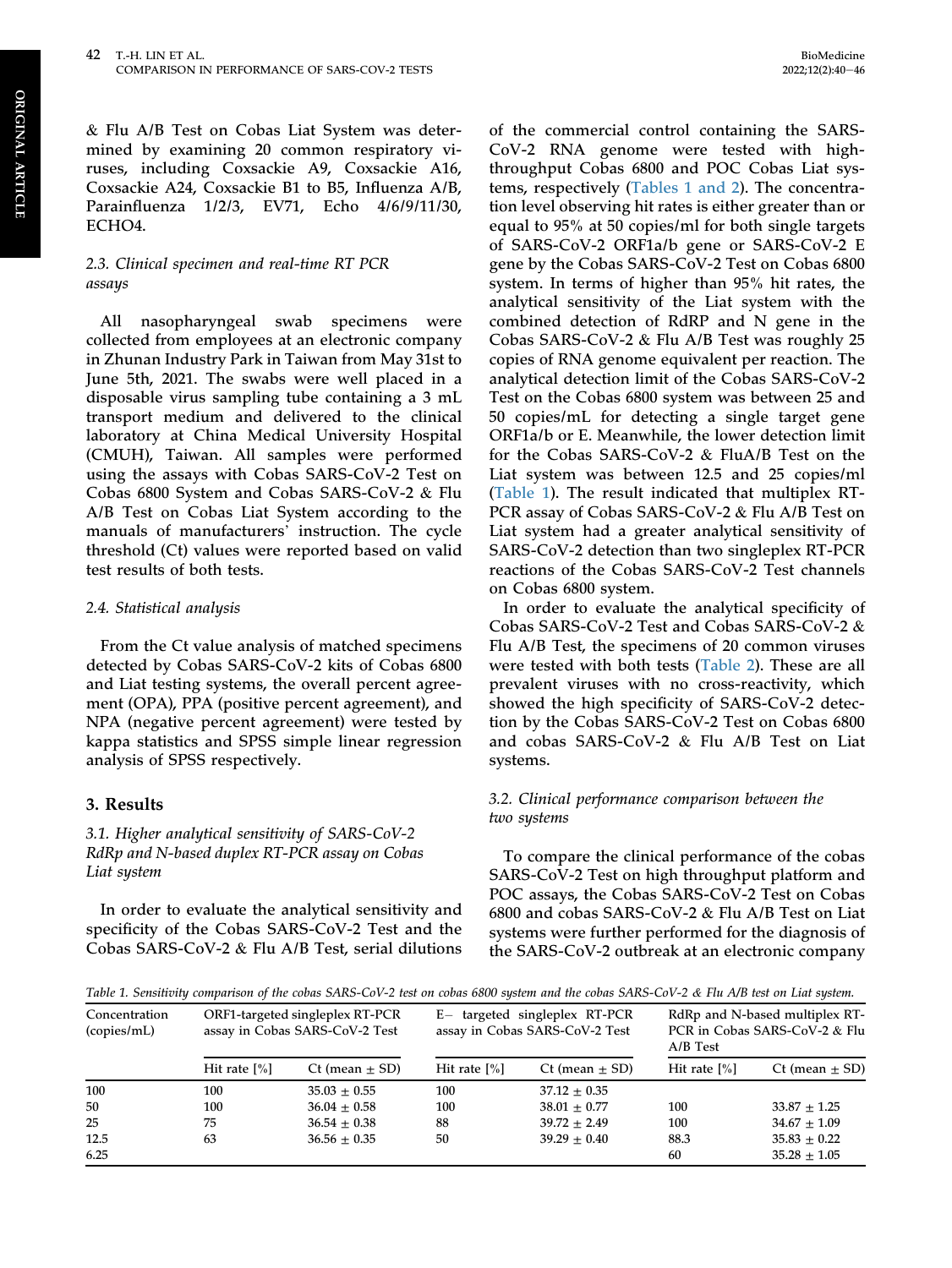| Virus type        | cobas SARS-CoV-2 Test | cobas SARS-CoV-2 |                  |                 |  |
|-------------------|-----------------------|------------------|------------------|-----------------|--|
|                   | ORF1 gene             | E gene           | Internal control | & Flu A/B Test  |  |
| coxsackie A24     | Negative              | Negative         | Valid            | <b>Negative</b> |  |
| Coxsackie A16     | Negative              | Negative         | Valid            | Negative        |  |
| Influenza B       | Negative              | Negative         | Valid            | Positive        |  |
| Influenza A       | Negative              | Negative         | Valid            | Positive        |  |
| Parainfluenza 2   | Negative              | Negative         | Valid            | Negative        |  |
| Parainfluenza 1   | Negative              | Negative         | Valid            | Negative        |  |
| Parainfluenza 3   | Negative              | Negative         | Valid            | Negative        |  |
| EV71              | Negative              | Negative         | Valid            | Negative        |  |
| Coxsackie A9      | Negative              | Negative         | Valid            | Negative        |  |
| ECHO <sub>4</sub> | Negative              | Negative         | Valid            | Negative        |  |
| Echo 11           | Negative              | Negative         | Valid            | Negative        |  |
| Echo 30           | Negative              | Negative         | Valid            | Negative        |  |
| Echo 6            | Negative              | Negative         | Valid            | Negative        |  |
| Echo 4            | Negative              | Negative         | Valid            | Negative        |  |
| Echo 9            | Negative              | Negative         | Valid            | Negative        |  |
| Coxsackie B2      | Negative              | Negative         | Valid            | Negative        |  |
| coxsackie B1      | Negative              | Negative         | Valid            | Negative        |  |
| Coxsackie B5      | Negative              | Negative         | Valid            | Negative        |  |
| Coxsackie B4      | Negative              | Negative         | Valid            | Negative        |  |
| Coxsackie B3      | Negative              | Negative         | Valid            | Negative        |  |

<span id="page-4-0"></span>Table 2. Specificity evaluation of the cobas SARS-CoV-2 test on cobas 6800 system and the cobas SARS-CoV-2 & Flu A/B test on Liat system.

in Zhunan Industry Park in Taiwan from May 31st to June 5th, 2021. A total of 385 nasopharyngeal swab specimens from contacts of COVID-19 cases were performed for the SARS-CoV-2 detection using Cobas SARS-CoV-2 Test on Cobas 6800 and cobas SARS-CoV-2 & Flu A/B Test on Liat systems. Both tests yielded nearly identical results for detecting almost all specimens. On May 31st, four samples had a high Ct Value in the cobas SARS-CoV-2 Test on the Cobas 6800, but were undetectable in the cobas SARS-CoV-2 & Flu A/B Test on the Liat system; 1 sample (June 1st) presented a high Ct value of cobas SARS-CoV-2 & Flu A/B Test on Liat system but was undetectable by the Cobas SARS-CoV-2 Test on Cobas 6800 system. Comparing to the Cobas SARS-CoV-2 Test on Cobas 6800 systems as the reference method fot the SARS-CoV-2 detection, the clinical performance evaluation of the cobas SARS-CoV-2 & Flu A/B Test on Liat system revealed 92% (46 out of 50) PPA (positive percent agreement) and 99.7% (334 out of 335) NPA (negative percent

agreement) [\(Table 3\)](#page-4-1). There were 5 specimens with conflicting results out of 385 tested [\(Table 4\)](#page-5-0). The Cobas SARS-CoV-2 Test found four specimens to be positive, while the Cobas SARS-CoV-2 & Flu A/B Test found them to be negative. One specimen was negative by for Cobas SARS-CoV-2 Test, but positive by for cobas SARS-CoV-2 & Flu A/B Test. Both tests revealed a Ct value greater than 33 in these 5 discordant specimens, indicating a reduced viral content in these specimens. The scatter plots with Pearson correlation and linear regression analysis were created using SPSS Statistics to evaluate the correlation between Ct values of singleplex RT-PCR in the Cobas SARS-CoV-2 Test and multiplex RT-PCR in the Cobas SARS-CoV-2 & Flu A/B Test [\(Fig. 1\)](#page-6-0). The scatter diagram illustrated that the Ct values for the cobas SARS-CoV-2 & Flu A/B Test had a higher degree of the positive correlation with the Ct values of E-targeted singleplex RT-PCR assay of the cobas SARS-CoV-2 Test (r-square  $= 0.962$ ) than ORF1a/b-targeted singleplex RT-PCR assay of

<span id="page-4-1"></span>Table 3. Detection of 385 nasopharyngeal specimens using the cobas SARS-CoV-2 test on cobas 6800 system and the cobas SARS-CoV-2 & Flu A/B test on Liat system.

|                  | cobas SARS-CoV-2 Test |              | Total | Kappa value | $P$ -value |
|------------------|-----------------------|--------------|-------|-------------|------------|
|                  | Detected              | Not-detected |       |             |            |
| cobas SARS-CoV-2 |                       |              |       | 0.941       | 0.000      |
| & Flu A/B Test   |                       |              |       |             |            |
| Detected         | 46                    |              | 47    |             |            |
| Not-detected     | 4                     | 334          | 338   |             |            |
| Total            | 50 <sup>a</sup>       | 335          |       |             |            |

<span id="page-4-2"></span> $^{\rm a}$  All target results were valid in the reaction with negative ORF1a/b gene and positive E gene following the Cobas SARS-CoV-2 test.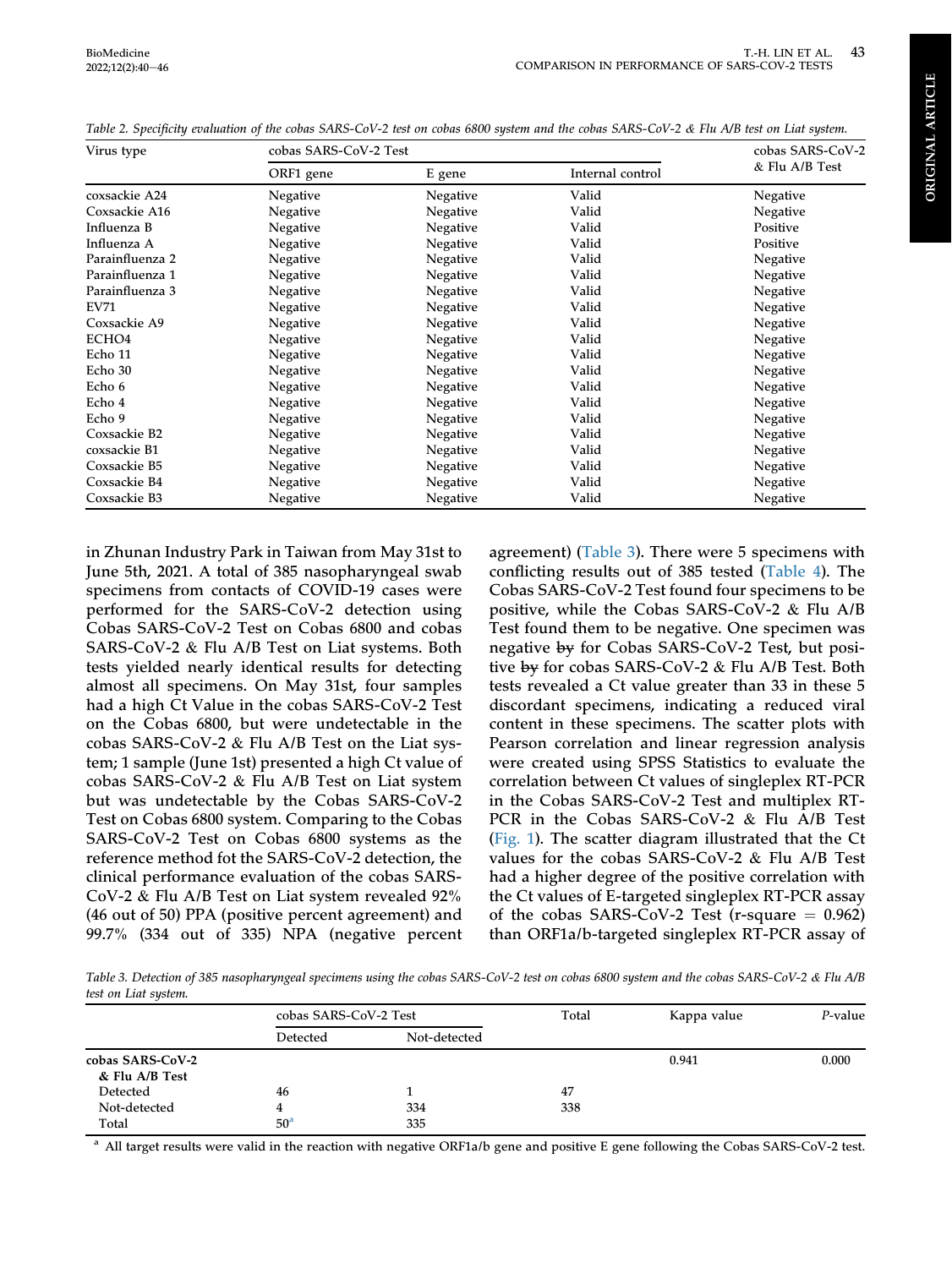| Sample        | Cobas SARS-CoV-2 Test      |                      |                       | SARS-CoV-2 & Flu A/B Test   |          |
|---------------|----------------------------|----------------------|-----------------------|-----------------------------|----------|
| Bar-Code      | ORF1a/b gene<br>(Ct value) | E gene<br>(Ct value) | Result                | $RdRp/N$ gene<br>(Ct value) | Result   |
| 06-109-266160 | 34.94                      | 37.71                | Positive              | <b>TND</b>                  | Negative |
| 06-109-266169 | 34.09                      | 35.76                | Positive              | <b>TND</b>                  | Negative |
| 06-109-266179 | 33.75                      | 36.58                | Positive              | <b>TND</b>                  | Negative |
| 06-109-266183 | 34.27                      | 35.9                 | Positive              | <b>TND</b>                  | Negative |
| 06-109-265920 | TND <sup>a</sup>           | 35.09                | Reactive <sup>b</sup> | 30                          | Positive |
| 06-109-331129 | <b>TND</b>                 | 36.51                | Reactive              | 31.44                       | Positive |
| 06-109-266177 | <b>TND</b>                 | 37.09                | Reactive              | 31.37                       | Positive |
| 06-109-330219 | <b>TND</b>                 | <b>TND</b>           | <b>Negative</b>       | 33.14                       | Positive |
| 06-109-266577 | <b>TND</b>                 | 37.55                | Reactive              | 34                          | Positive |

<span id="page-5-0"></span>Table 4. Comparison of Ct values among discordant specimens detected by the cobas SARS-CoV-2 test and cobas SARS-CoV-2 & Flu A/B test.

<span id="page-5-2"></span>

<span id="page-5-1"></span> $^{\rm a}$  TND, target not detected. b All Target Results were valid. Result for SARS-CoV-2 RNA is Presumptive Positive.

the cobas SARS-CoV-2 Test (r-square  $= 0.954$ ). Furthermore, the scatter plot revealed that the mean Ct shifts were  $4.36 \pm 1.97$  for E-targeted singleplex RT-PCR assay, and  $3.22 \pm 2.78$  for ORF1a/b-targeted singleplex RT-PCR assay of the Cobas SARS-CoV-2 Test compared to the cobas SARS-CoV-2 & Flu A/B Test.

#### 4. Discussion

While existing COVID-19 vaccines are being used, the rapid spread of SARS-CoV-2 may have aided the generation of variations that can at least partially evade the human immune system and reappear on a regular basis [[13,](#page-7-10)[14](#page-7-11)]. This concern has provided an impetus to increase the tests of SARS-CoV-2 detection in illness patients and predominantly asymptomatic infection to promote viral spread. Following the FDA EUAs, the manufacturers demonstrated the measurement of commercial tests analytical and clinical test performance [\[9](#page-7-6)]. The initial step, as stated in several standards for validation and verification of nucleic assays (CLSI, ISO 15189), is to concentrate on target gene selection [[15](#page-7-12)[,16](#page-7-13)]. The ORF1a/b and E genes were chosen as targets for two singleplex RT-PCR assay of distinct channels in the cobas®SARS-CoV-2 commercial kit on Cobas 6800 system, in which the ORF1a/b primer binding sequence was unique to SARS-CoV-2, and a conserved region in the E gene was chosen for pan-Sarbecovirus detection [\[17](#page-7-14)]. The target genes for multiplex RT-PCR under single-channel detection in the SARS-CoV-2 & Flu A/ B Test on the Cobas Liat Analyzer were SARS-CoV-2 RdRp and N genes [\[11](#page-7-8)]. Of the 385 specimens tested in this study, the positive rates were 12.99% for the Cobas SARS-CoV-2 Test on Cobas 6800 system, and 12.21% for the cobas SARS-CoV-2 & Flu A/B Test on Liat system, respectively ([Table 3](#page-4-1)). The clinical performance evaluation indicated that cobas SARS-CoV-2 & Flu A/B Test on Liat system had 92% (46 out of 50) PPA (positive percent agreement) and 99.7% (334 out of 335) NPA (negative percent agreement) compared to the Cobas SARS-CoV-2 Test on Cobas 6800 systems ([Table 3](#page-4-1)). Pearson correlation and linear regression analysis of Ct values for individual samples revealed a very strong positive correlation between both the two SARS-CoV-2 tests, with rsquared values better than 0.95 in the scatter plots. As a result, the study found that both SARS-CoV-2 tests on the Cobas 6800 and Liat systems were clinically valid and trustworthy.

Four of the five conflicting specimens reported Ct values ranging from 33.75 to 37.71 for the Cobas SARS-CoV-2 Test on the Cobas 6800 system, while one had a Ct value of 33.14 for the Cobas SARS-CoV-2 & Flu A/B Test on the Cobas Liat system. The result revealed a lower viral concentration in these discordant specimens, which was around the limit of detection of the test. Similarly, four presumptive positive specimens were positive for E gene target, but negative for ORF1a/b target detected by the Cobas SARS-CoV-2 test of the Cobas 6800 system, while being positive as detected by the Cobas SARS-CoV-2 & Flu A/B Test of Cobas Liat system [\(Table 4](#page-5-0)). For E target singleplex RT-PCR assay, these 4 presumptive positive specimens had significantly delayed Ct values ranging from 35.09 to 37.55, indicating a minimum amount of virions that might be under the limit of detection for ORF1a/b target singleplex RT-PCR assay. Therefore, E target singleplex RT-PCR assay could have a higher clinical performance than ORF1a/b target gene singleplex RT-PCR assay of the Cobas SARS-CoV-2 Test on the Cobas 6800 system.

Comparing to the Cobas SARS-CoV-2 Test on the Cobas 6800 system, the Cobas SARS-CoV-2 & Flu a/ B Test on the Cobas Liat system had higher analytical sensitivity and a lower limit of detection [\(Table 1\)](#page-3-0). Meanwhile, the cobas SARS-CoV-2 & Flu A/B Test exhibited significantly lower mean Ct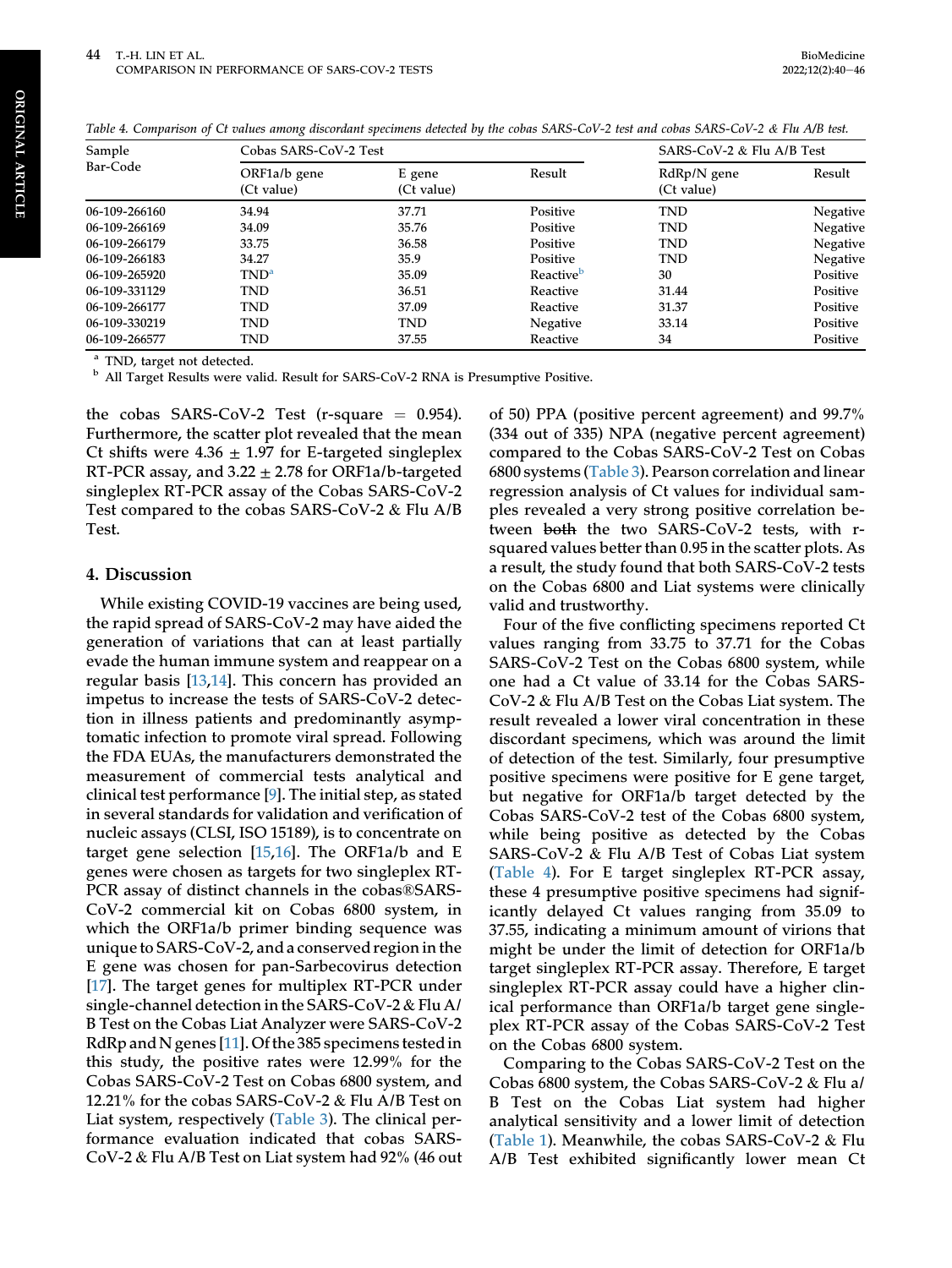<span id="page-6-0"></span>

Fig. 1. Correlation between cycle threshold (Ct) values obtained from real-time RT-PCR assays in both Cobas tests. The scatter plot posed the Ct values generated from ORF1a/b-targeted singleplex RT-PCR reactions of the Cobas SARS-CoV-2 Test compared to the cobas SARS-CoV-2 & Flu A/B Test (A). The scatter plot represented the Ct values generated from E-targeted singleplex RT-PCR reactions of the Cobas SARS-CoV-2 Test compared to the cobas SARS-CoV-2 & Flu A/B Test (B).

values of individual positive samples than the cobas SARS-CoV-2 Test, which had a mean Ct shift of  $4.36 \pm 1.97$  following E-targeted singleplex RT-PCR assay ([Table 1](#page-3-0), [Fig. 1\)](#page-6-0). Nevertheless, the Cobas SARS-CoV-2 & Flu A/B Test of the Cobas Liat system had a lower clinical sensitivity compared with

the Cobas SARS-CoV-2 Test of the Cobas 6800 system ([Table 3\)](#page-4-1), this could be related to the impact of the nucleic acid extraction process on the removal

COMPARISON IN PERFORMANCE OF SARS-COV-2 TESTS

T.-H. LIN ET AL.

45

of PCR inhibitors from clinical samples, resulting in a reduction of clinical sensitivity. The Cobas SARS-CoV-2 Test and Cobas SARS-CoV-2 & Flu A/B Test are reliable assays for the qualitative detection of SARS-CoV-2 in the clinical laboratory during the pandemic outbreak, when faced with many specimens from symptomatic and asymptomatic patients. Moreover, cobas SARS-CoV-2 & Flu A/B Test on the Liat system may provide a solution for rapidly confirming cases with the reactive result of the cobas SARS-CoV-2 Test on Cobas 6800 system.

#### 5. Conclusions

While the world wait for the cover of vaccination and the novel effective antiviral medicals, SARS-CoV-2 is continuing to spread rapidly, and there is high probabilities of new varieties occurring in different locations over the globe. The enhanced surveillance of new variants could affect the diagnostic testing regimens. Our findings demonstrate that both tests, including the Cobas SARS-CoV-2 & Flu A/B Test on Liat system and the Cobas SARS-CoV-2 Test on the Cobas 6800 assays, have good performance characteristics and are reliable assays for detecting SARS-CoV-2 in a qualitative and quantitative manner. This study also reveals that both high throughput and POC SARS-CoV-2 tests have strong analytical sensitivity and clinical performance, assisting early infection management and personal care decisions during the COVID-19 outbreak considerably.

#### Author statement

TH Lin, NN Bui, Uyen Nguyen Phuong Le, and CW Lin conceived the idea for the study, analyzed the data and prepared the manuscript. YC Chang, LY Hsu, YD Su, CM Chang, WA Hong, SH Huang performed the testing.

#### Conflict of interest

All authors declare no competing financial interest.

#### Acknowledgements

This work was financially supported by China Medical University, Taiwan (CMU109-ASIA-07, CMU109-MF-57, and CMU109-S-09) and funded by grants from the Ministry of Science and Technology, Taiwan (MOST108-2320-B-039-039-MY3; MOST110